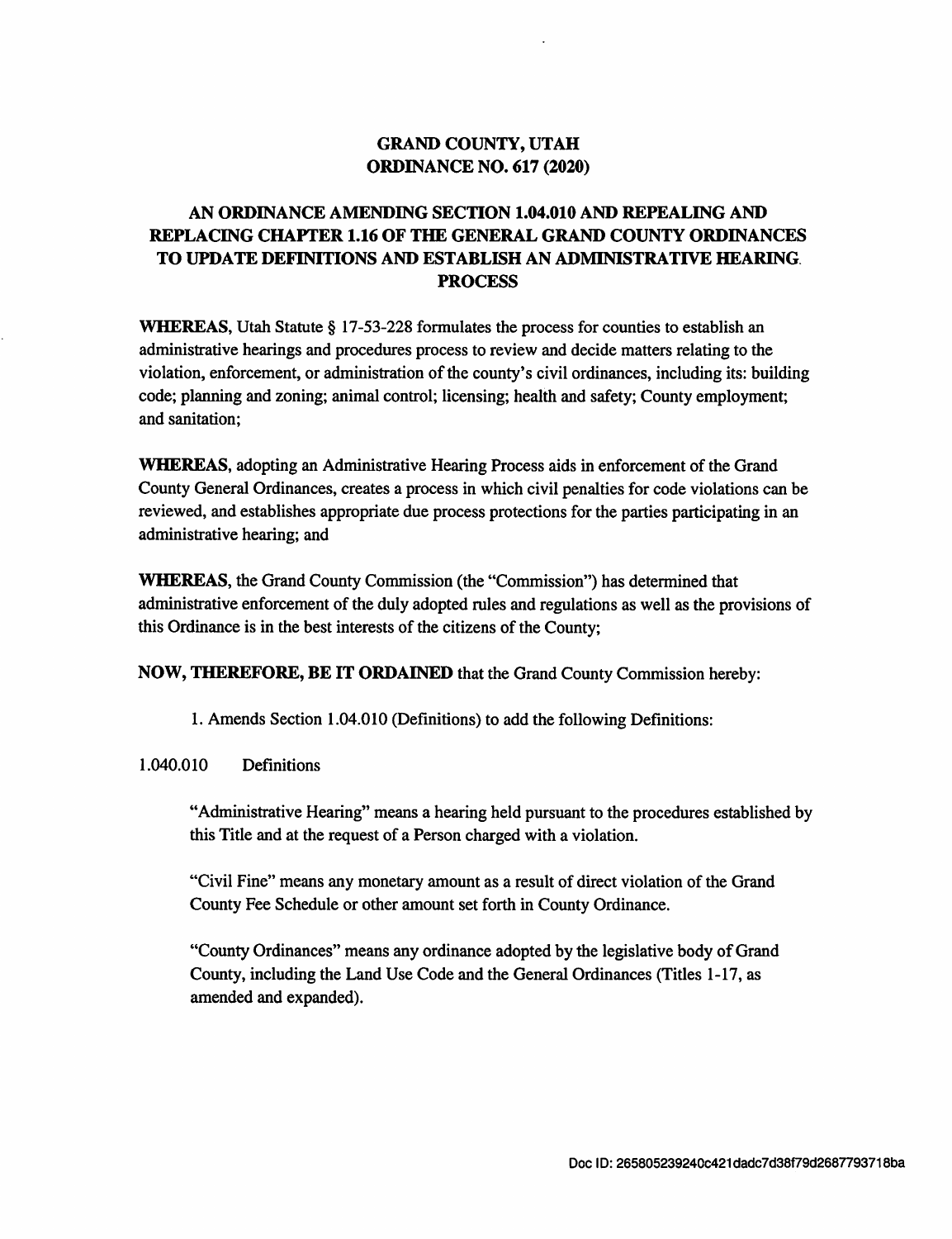"Cure Period" means the period of time a responsible Party has to cure an alleged violation which shall be established by the County in it's written warning required in Chapter 1.16, which period shall take into account the cost of curing the violation and shall be no sooner than 21 days from the date of service of the written warning.

"Final Decision" means a notice of violation, an administrative citation, an assessment, fee, an itemized statement of costs, a notice of emergency abatement or other notice of any other adverse county decision for which the right to an administrative hearing is specifically provided by this Title or Ordinance.

Hearing Officer" means the administrative law judge hired by the County.

"Lien" means a failure to pay Civil Fines that becomes a charge against or interest in real or personal property under the Utah Political Subdivision Lien Authority.

"Notice of ٧iolation" means the written determination that a violation of the County Ordinances has occurred, which shall constitute a Final Decision of the County.

"Person" means any natural person, firm, joint venture, joint stock company, partnership, association, club, company, corporation, business trust, lessee, agent, officer, constituent, resident or employee of any of the above or any other entity as recognized by law as the subject of rights or duties. For the purposes of this chapter, "Person" also indicates a person whose interest is adverse to the county at an administrative hearing.

"Responsible Person" shall mean the Person(s) alleged to be in violation of the County Ordinances and/or subject to civil Fines under Chapter 1.16.

2. Repeals and replaces Chapter 1.16 of the General Grand County Ordinances as follows: see Exhibit A.

ADOPTED by the Commission in a public meeting on November 17, 2020 as follows:

Those voting aye: McGann, Woytek, Clapper, Wells, Hawks, Halliday Those voting nay: Those absent: Paxman

Grand County Commission: ATTEST:<br>Mary McJann (b)

BHell

Mary McGann, Chair **Mary McGann**, Chair **Quinn Hall**, Clerk/Auditor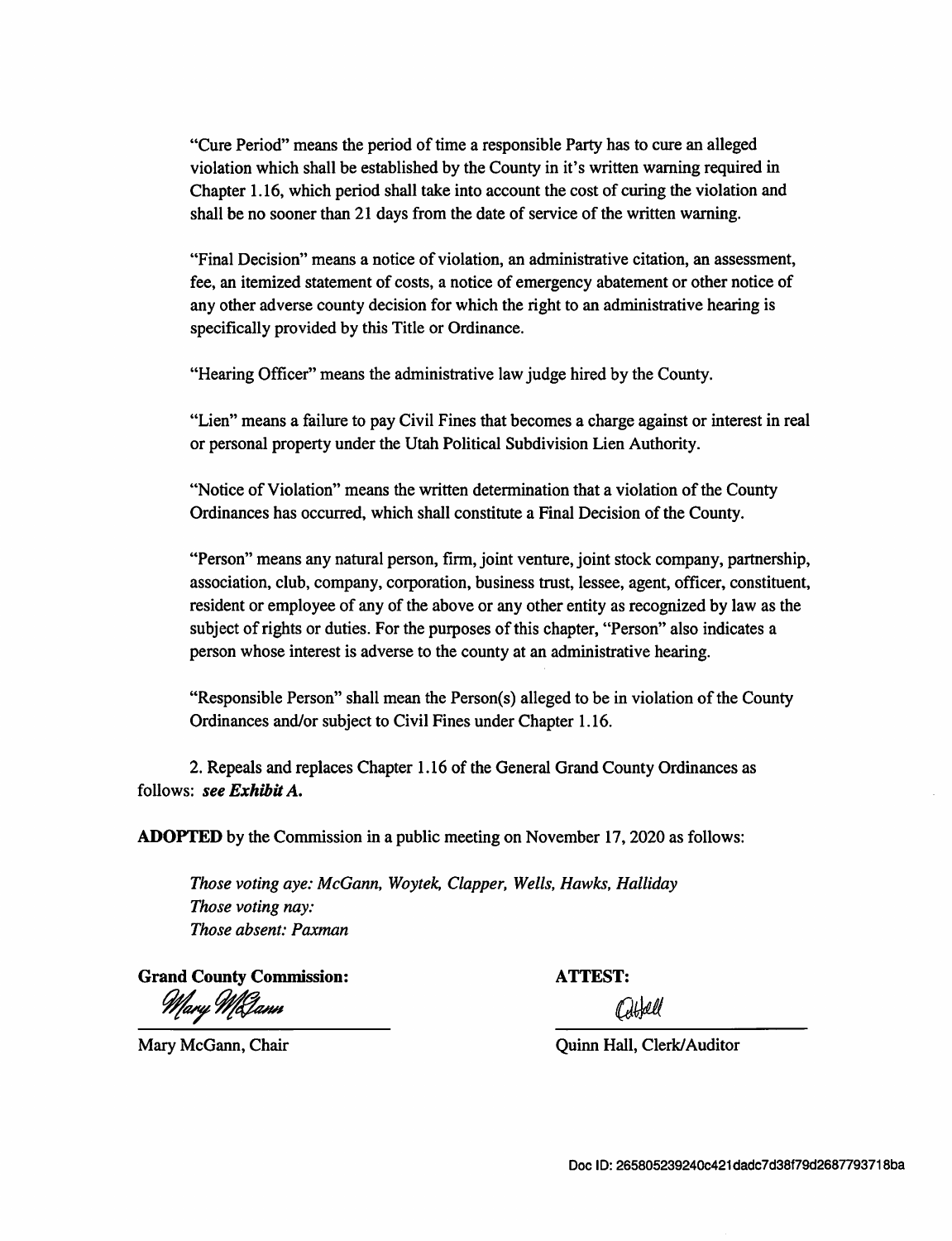#### EXHIBIT A

# Chapter 1.16 ADMINISTRATIVE HEARING PROCESS (CODE ENFORCEMENT)

Sections: 1.16.0I0Scope  $1.16.020$  Violation – Penalties 1.16.030 Complaint؛ Investigation 1.16.040 Written Warning 1.16.050 Notice of Violation 1.16.060 Request for Administrative Hearing 1.16.070 Administrative Hearing 1.16.080 Civil Fines Constitute a Direct Charge؛ Political Subdivision Lien

1.16.010 Scope

The provisions of this Chapter may be applied to all violations of the County Ordinances؛ provided, however, that appeal of a land use decision under the Grand County Land Use Code shall be governed by Article 9.13. This Chapter does not repeal, abrogate, annul, or in any way impair or interfere with existing provisions of other resolutions, ordinances, or law except as expressly stated herein.

1.16.020 Violation--Penalties

It shall be unlawful for any Person to violate or otherwise fail to comply with the County Ordinances.

Criminal Penalties. Any Person who violates or fails to comply with any part or provision of the County Ordinances within the County shall be guilty of a Class c misdemeanor and, upon conviction, shall be subject to fines and imprisonment set forth in Utah Statute § 76-3-204. Each day that such violation continues shall be considered a separate offense. A.

Civil Penalties. Any Person who violates or fails to comply with any part or provision of the County Ordinances within the County shall be subject to Civil Fines, as defined in Chapter 1.04 above, in the amounts set forth in the Fee Schedule or the County Ordinances or \$100 per violation, whichever is greater. Each day that such violation continues shall be considered a separate offense. B.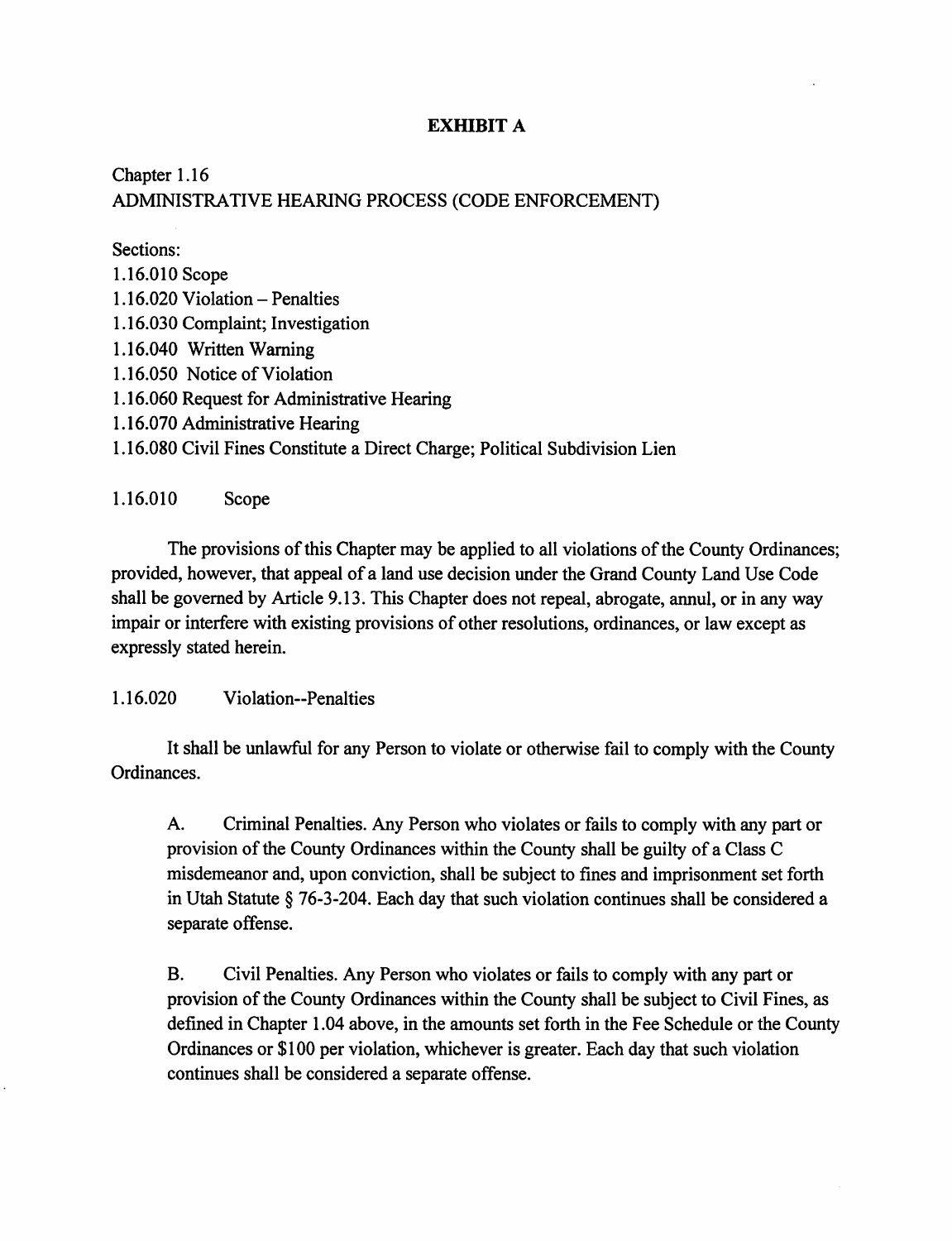C. The civil and criminal penalties provided herein shall be cumulative of other remedies provided by state law.

## 1.16.030 Complaint؛ Investigation

Upon complaint of a violation or failure to comply with the County Ordinances, the County shall investigate the complaint within a reasonable amount of time and subject to County resources and staff availability, which investigation may include collection of evidence and written or oral communication with the complainant, witnesses, and the Responsible Person, as defined in Chapter 1.04 above.

## 1.16.040 Written Warning

- A. At the conclusion of the initial investigation, the County shall provide to the Responsible Person a written warning that identifies:
	- i. the relevant County regulation or ordinance at issue;
	- ii. the violation of the relevant regulation or ordinance;
	- iii. the length of the Cure Period, as defined in Chapter 1.04 above; and
	- iv. the amount of the Civil Fines assessed to the responsible Person, which shall begin to accrue on the date the County serves a Notice of Violation on the Responsible Person.
- B. The witten warning shall be deemed properly served by the County if a copy thereof is delivered to, posted on, or sent by registered or certified mail to the Responsible Person to the mailing address on file in the Grand County Assessor's Office or, if none, the last known address of the Responsible Person.

# 1.16.050 Notice of Violation

- A. Upon the County's determination that there has been a violation of any part or provision of the County Ordinances which has not been cured during the Cure Period, the County shall provide to the Responsible Person a written Notice of Violation that identifies:
	- the relevant County regulation or ordinance at issue؛ i.
	- the violation of the relevant regulation or ordinance؛ ii.
	- iii. the amount of the Civil Fines, which shall begin to accrue on the date the Notice of Violation is served؛
	- iv. that the Notice of Violation is a Final Decision of the County؛ and
	- V. the right to appeal within thirty (30) days of service of the Notice of Violation.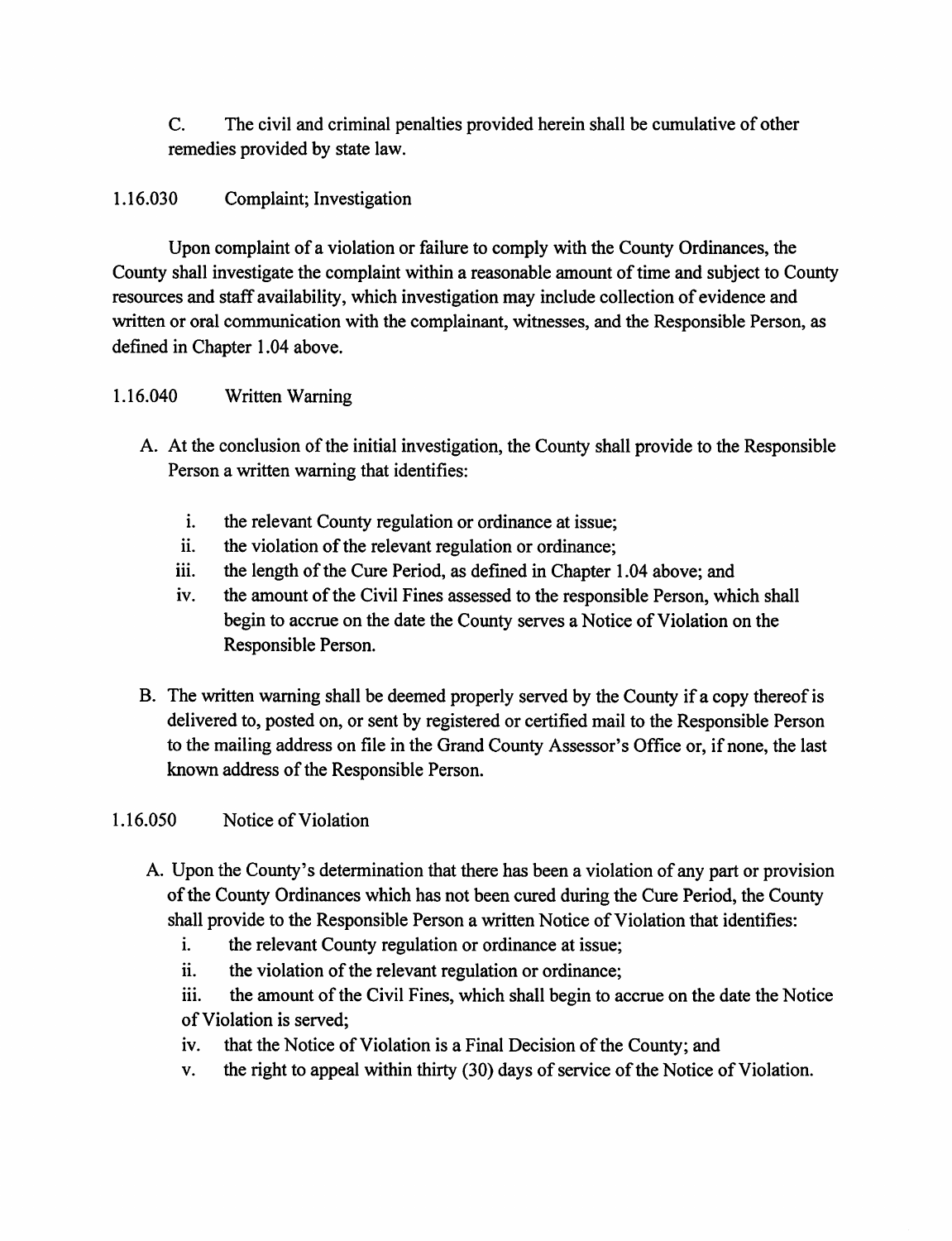- в. The Notice of Violation shall be deemed properly served by the County if a copy thereof is delivered to, posted on, or sent by registered or certified mail to the Responsible Person to the mailing address on file in the Grand County Assessor's Office or, if none, the last known address of the Responsible Person.
- 1.16.060 Request for Administrative Hearing
	- A. A Person aggrieved by a Notice of Violation may appeal the same within thirty (30) days of service of the Notice by written Request for Administrative Hearing made to the County Officer who rendered the Final Decision, which request shall state with specificity the reasons for the appeal and provide an answer to the alleged violations. The Request for Administrative Hearing is Incomplete until the appellant pays the Appeal of Code Violation fee established by the Grand County Fee Schedule.
	- B. Upon receipt of a Request for Administrative Hearing, the County Officer from whom the appeal is taken shall refer the matter to the Hearing Officer within ten (10) business days. Said County Officer shall forthwith transmit to the Hearing Officer all the documents constituting the record upon which the action appealed from was taken.
	- c. Failure to request an Administrative Hearing as required in this Section shall constitute a waiver of the right to an Administrative Hearing and the right to an appeal.
- 1.16.070 Administrative Hearing
	- A. Authority of Hearing Officer

i. The Hearing Officer shall have authority to hold an Administrative Hearing for violations of the County Ordinances and such other matters as specifically designated by ordinance or resolution.

ii. At the request of any party to an Administrative Hearing, a Hearing Officer may sign subpoenas for witnesses, documents, and other evidence,

ill. A Hearing Officer has continuing jurisdiction over the subject matter for the purposes of: granting a continuance؛ ordering compliance by issuing an administrative order؛ ensuring compliance of that order؛ authorizing the County to enter upon private property to abate a violation؛ or where extraordinary circumstances exist, grant a new hearing,

iv. A Hearing Officer may require a responsible Person to post a performance bond to ensure compliance with an order if requested by the County Officer from whom the appeal is taken.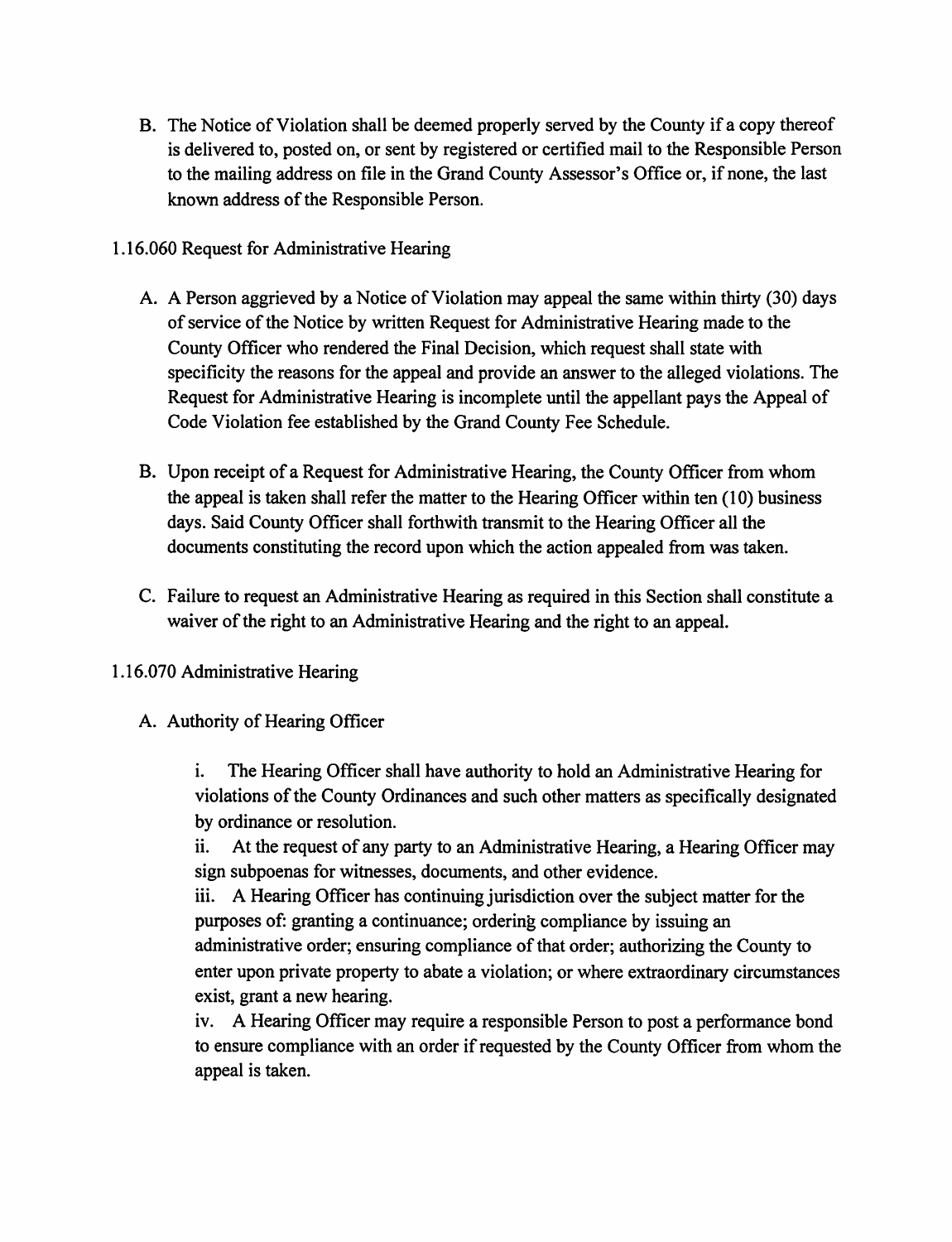A Hearing Officer shall not make any order that would require or allow a person to violate state law or County ordinance. V.

- B. Stay of Proceedings. A Request for Administrative Hearing shall stay the action directed by the County in the Notice of Violation (but not the accrual of Civil Fines) unless the County Officer from whom the appeal is taken certifies to the Hearing Officer that a stay would cause imminent peril to life or property. In such event, the Hearing Officer shall timely consider the County's certification and issue a preliminary order approving or denying the stay, with or without a hearing as determined in the Hearing Officer's sole discretion. This Section shall not affect the right of the County to seek a temporary injunction in the Moab District Court.
- c. Hearing Date؛ Notice. The Hearing Officer shall fix a reasonable time for the hearing of an appeal, and give the appellant notice. The Person shall have the right to be represented by an attorney or other advocate. If an attorney will be representing a responsible Person at a hearing, notice of the attorney's name, address, and telephone number shall be given to the County Attorney at least one day prior to the hearing. If such notice is not given, the hearing may be continued at the County's request.

## D. Hearing and Decision

- i. Hearing:
	- 1. Administrative Hearings are intended to be informal in nature. Formal rules of evidence and discovery shall not apply؛ however, ex parte communication with the Hearing Officer is prohibited. In addition, each party shall file with the Hearing Officer with a copy to the adverse party copies of all documents, photographs or other tangible evidence they expect to present, and their list of witnesses they intend to call, at the Hearing at least three (3) business days prior to the Hearing.
	- 2. The County shall bear the burden of proof to establish the existence of a violation of published County ordinance or policies.
	- 3. Such proof shall be established by preponderance of the evidence.
	- Each party shall have the opportunity to present evidence and 4. cross-examine any witnesses that testify at the hearing in support of the case. Testimony may be given by telephone or other electronic means.
	- Administrative Hearings shall be held at the County administrative offices 5 or virtually via video conferencing.
- ii. Decision: